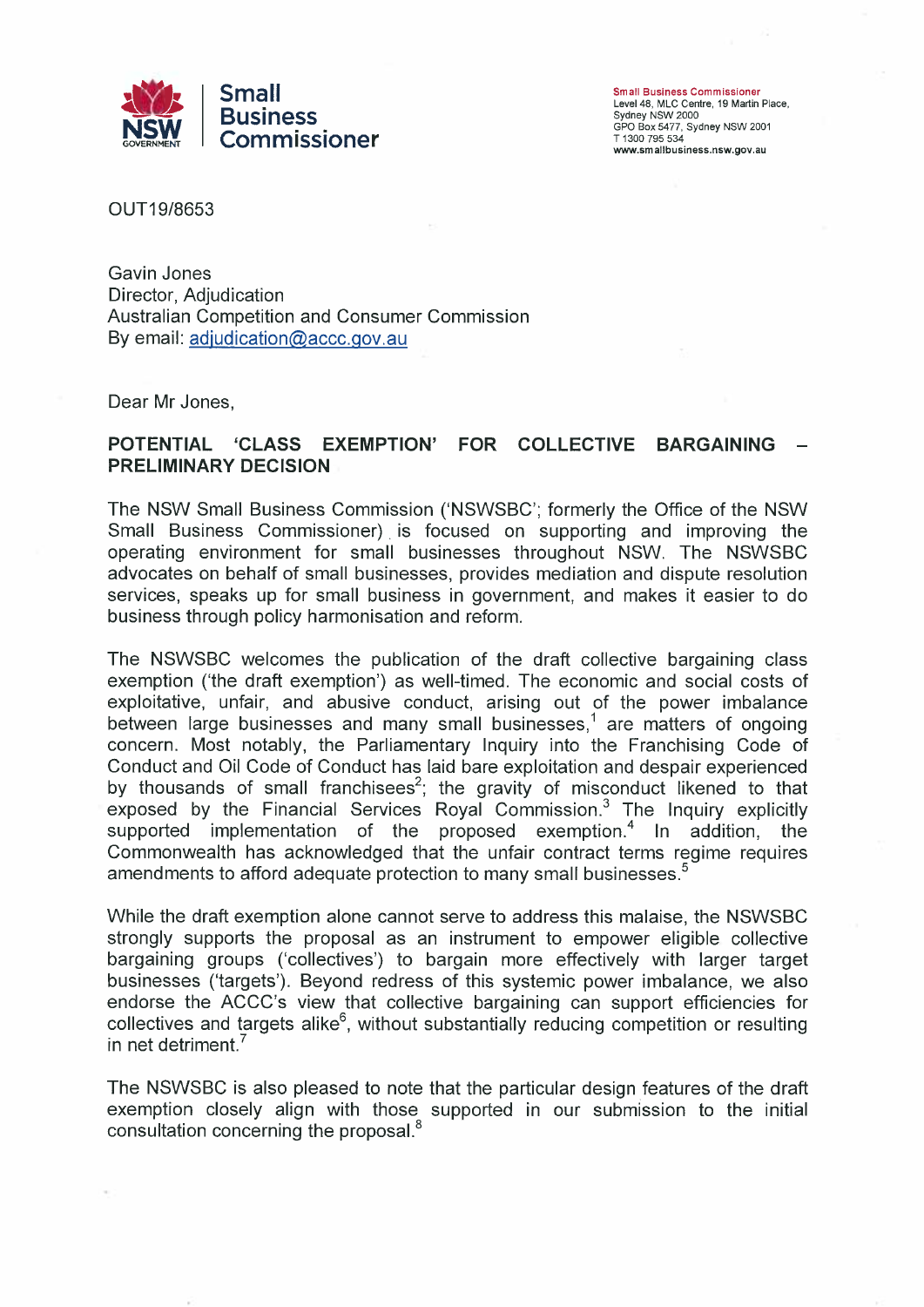Accordingly, the NSWSBC supports the draft exemption. We offer the following recommendations chiefly to ensure the final exemption protects collectives from retribution, and improve the definitions used in the legislative instrument — including to explicitly support group mediation. To these ends, we hope to assist the ACCC to deliver a final exemption that is sufficiently robust as to ensure the effective implementation of our shared vision in this space.

## **Summary of recommendations**

**Recommendation 1:** The final exemption should include provisions affording members of a collective protection against retributive action undertaken by a target.

**Recommendation 2:** The provisions affording protection against retributive action should take the form of a penalty provision. The regulator should be tasked with responsibility for oversight and enforcement of the provision.

**Recommendation 3:** The final legislative instrument should provide separate, explicit definitions for the terms 'initial contract', 'contracting parties', and 'target'.

**Recommendation 4:** The final legislative instrument should explicitly provide that a collective may seek to undertake group mediation with a target.

**Recommendation 5:** The final legislative instrument should provide that the right of a collective to share information between its members does not override any contractual obligation restricting information sharing.

**Recommendation 6:** The final guidance note should explicitly provide that all collectives may engage a target for the purpose of undertaking collective mediation.

**Recommendation 7:** The final guidance note should explain the term 'class exemption', and its application to collective bargaining, at the commencement of the document.

**Recommendation 8:** The final form should provide that a collective that does not list or describe all members of the group may complete and submit a new form.

**Recommendation 9:** The final explanation material attached to the class exemption notice should:

- Briefly explain the term 'class exemption';
- Delineate and clearly number the steps that a collective is required to follow in order to attain the protection of the class exemption;
- Provide that a collective may engage in group mediation; and
- Briefly explain the purpose of the public register of collectives.

**Recommendation 10:** The ACCC should deliver additional resources for small businesses regarding the final exemption, including a resource that allows small businesses to engage with the ACCC directly.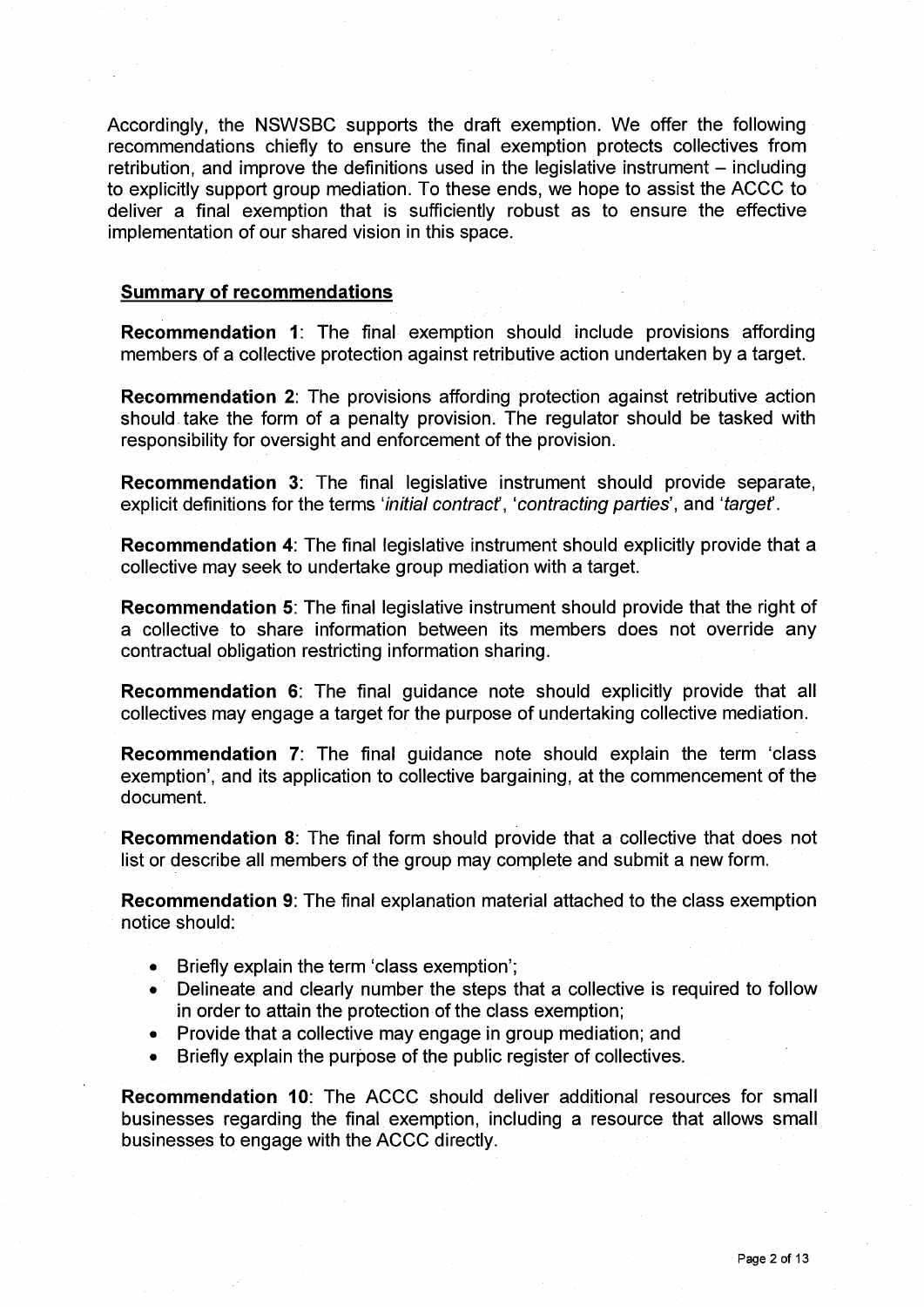**Recommendation 11:** The ACCC should investigate the manner in which dependent contractors may be empowered to take coercive action against the businesses with which they contract. This should include consideration of:

- The role of digital service platforms in driving an increase in dependent contractors;
- The bargaining power that such contractors possess, and the macroeconomic impacts of such contractual arrangements;
- Whether such contractors should be empowered to undertake collective boycott; and
- Whether such arrangements could be affected by way of a separate class exemption.

**Recommendation 12:** The ACCC, in collaboration with relevant government agencies, should examine the need for a whole of government response to regulation of contractual arrangements involving dependent contractors.

### **Policy design and implementation**

In large part, the NSWSBC is highly supportive of the design of the draft exemption. We are satisfied it will effectively enshrine the right of small businesses to form a collective. However, we are somewhat concerned by its silence on the matter of retribution undertaken by a target, against the members of a collective, in response to a move to collectivise.

The principal benefit of the proposed exemption is that it will support collectives to bargain more effectively with targets that hold superior bargaining power. However, any such target is also likely to possess the capacity and resources to take retributive action against the members of a collective. This may subvert the collective bargaining process; indeed, the spectre of retribution may disincentive a potential collective from forming at all.

In our view, the need for protection of collectives against retribution is further demonstrated by industrial relations regulation. As with many relationships between small business and larger businesses, most employment relationships are defined by a power imbalance. Employees often seek collective action, in order to bargain effectively with their more powerful employer, as well as to drive efficiencies in the bargaining process.<sup>9</sup> Protections against employer retribution for employees that take collective action are a core tenet of industrial relations law - both in Australia<sup>10</sup> and internationally.<sup>11</sup>

As such, we suggest it is appropriate that the class exemption include provisions that afford the membership of a collective some measure of protection against retributive action undertaken by a target.

The NSWSBC acknowledges the possibility that retributive conduct may fall foul of general legal protections afforded to small businesses, franchisees, and/or franchisees – for example, the prohibition of unconscionable conduct.<sup>12</sup> However, a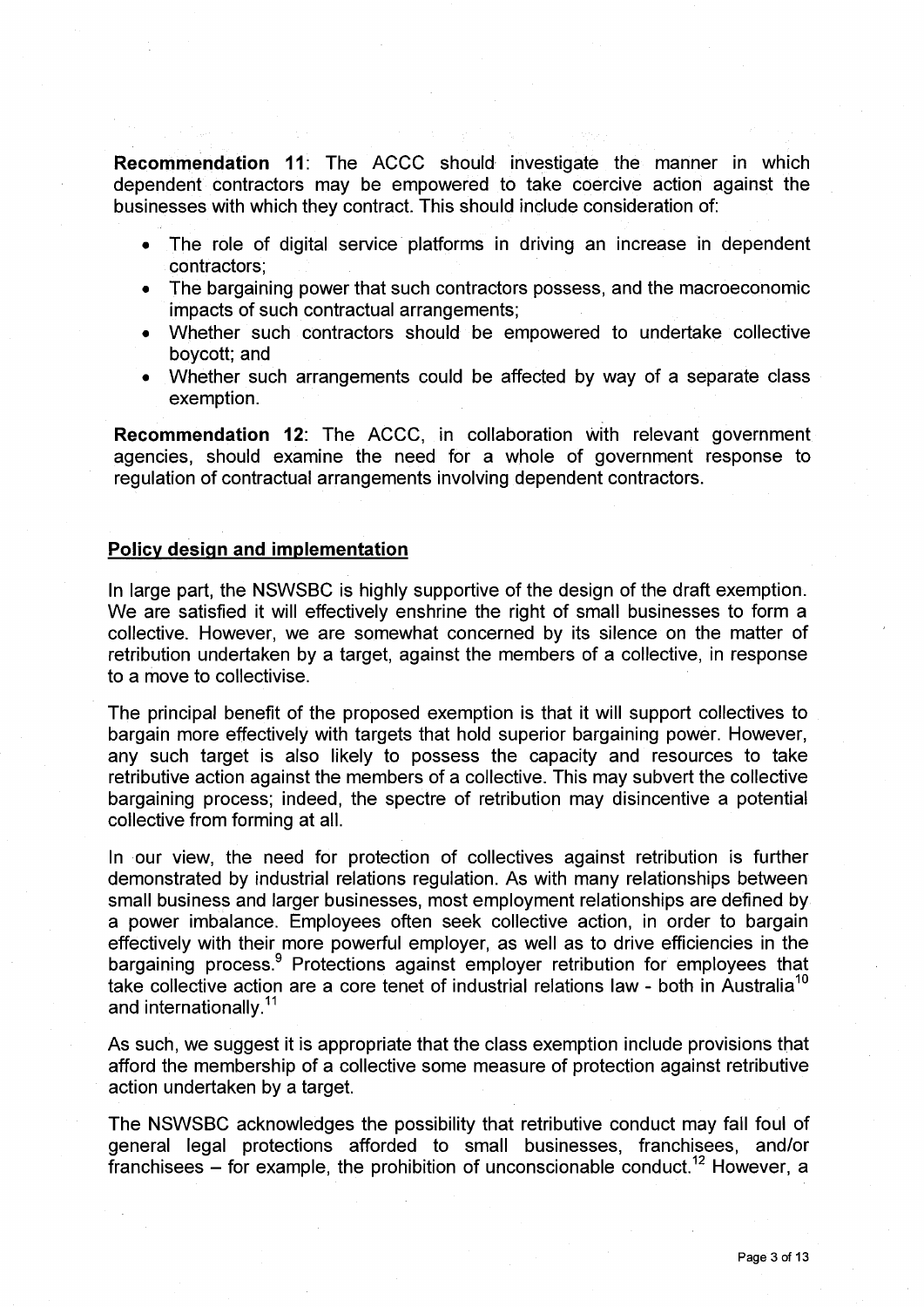collective is unlikely to possess access to either the expertise or the resources necessary to make use of such protections.

**Recommendation 1:** The final exemption should include provisions affording members of a collective protection against retributive action undertaken by a target.

As regards the form that these provisions should take, we note that most small businesses possess only limited time and resources.<sup>13</sup> Further, a plurality of small businesses state that the cost and time required to resolve legal disputes is a major concern.14

As such, the protection should take the form of a penalty provision, with the regulator tasked with principal responsibility for oversight and enforcement of this provision. Nonetheless, the final exemption could also allow for members of a collective to take private action to this end, wherever it was disposed and resourced to do so.

**Recommendation 2:** The provisions affording protection against retributive action should take the form of a penalty provision. The regulator should be tasked with responsibility for oversight and enforcement of the provision.

#### **Legislative instrument**

The NSWSBC suggests the draft legislative instrument is, in large part, a faithful reflection of the draft exemption detailed by the  $ACCC$ .<sup>15</sup> Nevertheless, we suggest a series of minor amendments may assist in clarifying matters of potential uncertainty arising out of the instrument in its current form.

### **Definition of 'initial contract', 'contracting parties', and 'target'**

Section 6 of the draft legislative instrument defines 'initial contract', 'contracting parties', and 'target'; key terms for any party seeking to make use of the class exemption. However, it does not define these terms separately, but in a single, integrated subsection.<sup>16</sup> Thus, while the section is not unusable, it is certainly confusing, and is unlikely to assist a user to understand the meaning of these important concepts. We note also that the ACCC has provided clear, separate definitions for all other key terms utilised in the draft instrument.<sup>17</sup>

Accordingly, the ACCC should amend the instrument, such that it provides explicit and separate definitions of 'initial contract', 'contracting parties', and 'target'.

**Recommendation 3:** The final legislative instrument should provide separate, explicit definitions for the terms 'initial contract', 'contracting parties', and 'target'.

## **Omissions**

It appears to be the ACCC's intention that the class exemption should allow collectives to pursue mediation with a target. The draft guidance does explicitly provide that franchisees and fuel retailers may use the class exemption for this purpose.<sup>18</sup> Moreover, the draft legislative instrument defines 'collective bargaining' -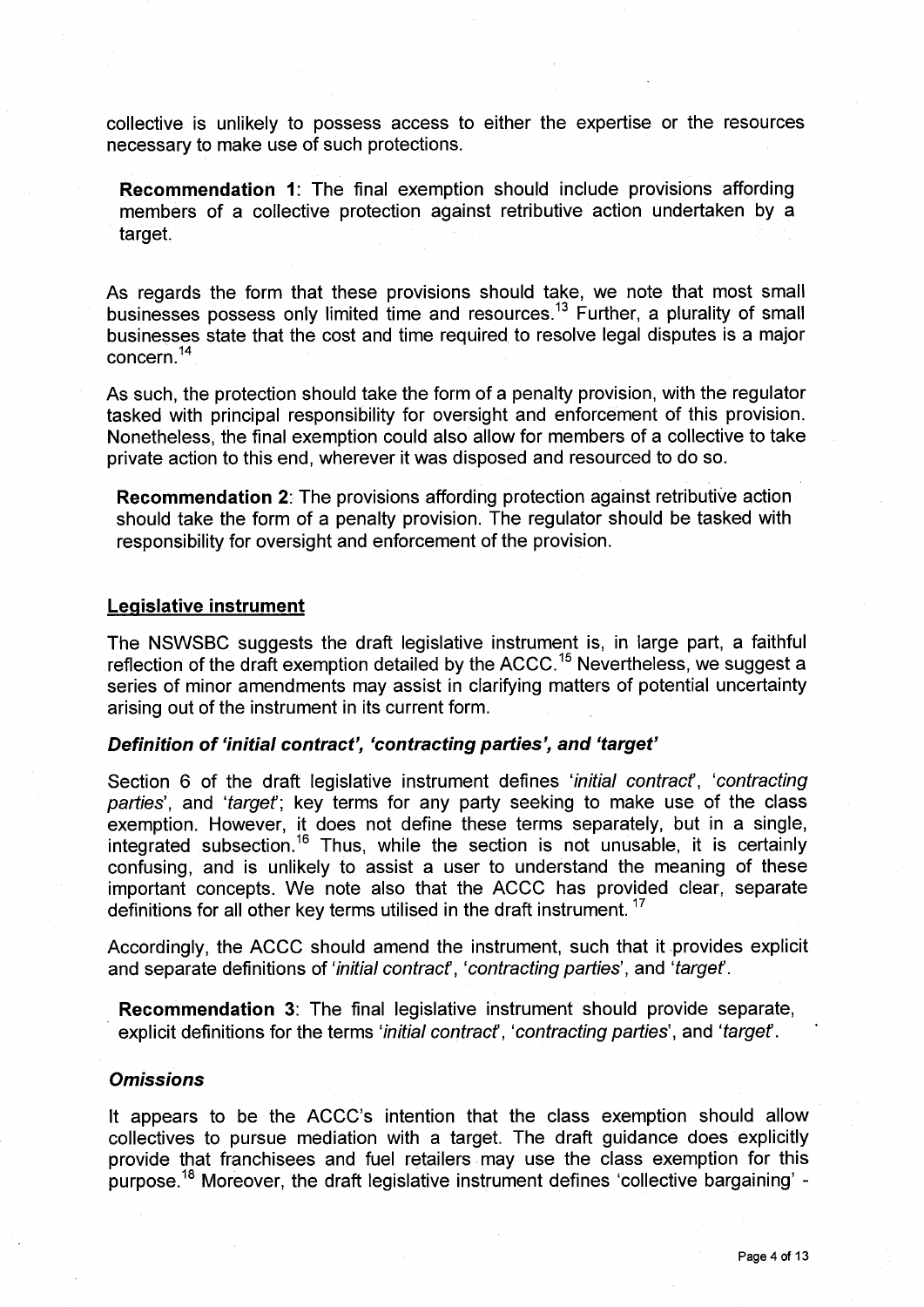as undertaken by franchisees, fuel retailers, and other collectives alike - using identical terms.<sup>19</sup> This suggests that all collectives should be equally empowered as franchisee or fuel retailer collectives to pursue group mediation.<sup>20</sup>

However, in our submission, the definitions of 'collective bargaining conduct' provided in the draft legislative instrument are highly contractual<sup>21</sup> (notwithstanding the very broad definition of contract used in the instrument<sup>22</sup>). It is not clear that these definitions would extend to all legitimate matters that a collective may wish to mediate with a target. For example, a franchisee collective may seek negotiation with a franchisor in relation to an issue concerning the franchisor's corporate strategy.<sup>23</sup> While such a matter would plainly impact the collective, it is unlikely to form part of the relevant franchise agreement. More generally, many important facets of a business relationship may be relational rather than explicitly provided for in contract.24

Thus, given the form of the draft legislative instrument, both a collective and a target might conclude that they cannot engage in group mediation — thereby undermining the intent of the class exemption. The NSWSBC suggests that the final instrument should address this potentially significant uncertainty. This could be achieved by simple means: The final instrument should provide explicitly that a collective may seek to undertake group mediation.

**Recommendation 4:** The final legislative instrument should explicitly provide that a collective may seek to undertake group mediation with a target.

Likewise, the interim and draft guidance materials published by the ACCC unequivocally state that the right to share information afforded to a collective by the class exemption will not override any contractual restriction on information sharing.<sup>25</sup> However, the draft legislative instrument, as the mechanism intended to give force to this decision, is silent on this matter. Any party engaging with the legislative instrument directly may not conclude that the exemption does not negate a collective's contractual obligations in this space.

In order to ensure the legislative instrument does give effect to the clear policy intent of the ACCC, the final instrument should address this matter. That is, it should provide that information sharing rights conferred by the class exemption do not override any contractual restriction of the same.

**Recommendation 5:** The final legislative instrument should provide that the right of a collective to share information between its members does not override any contractual obligation restricting information sharing.

## **Guidance note**

The NSWSBC is of the view that the draft guidance note is largely fit for purpose; a faithful recital of the key principals of the proposed exemption, explained in a style that balances accessibility with detail and nuance. We suggest the following amendments could address minor shortcomings to the document in its present form.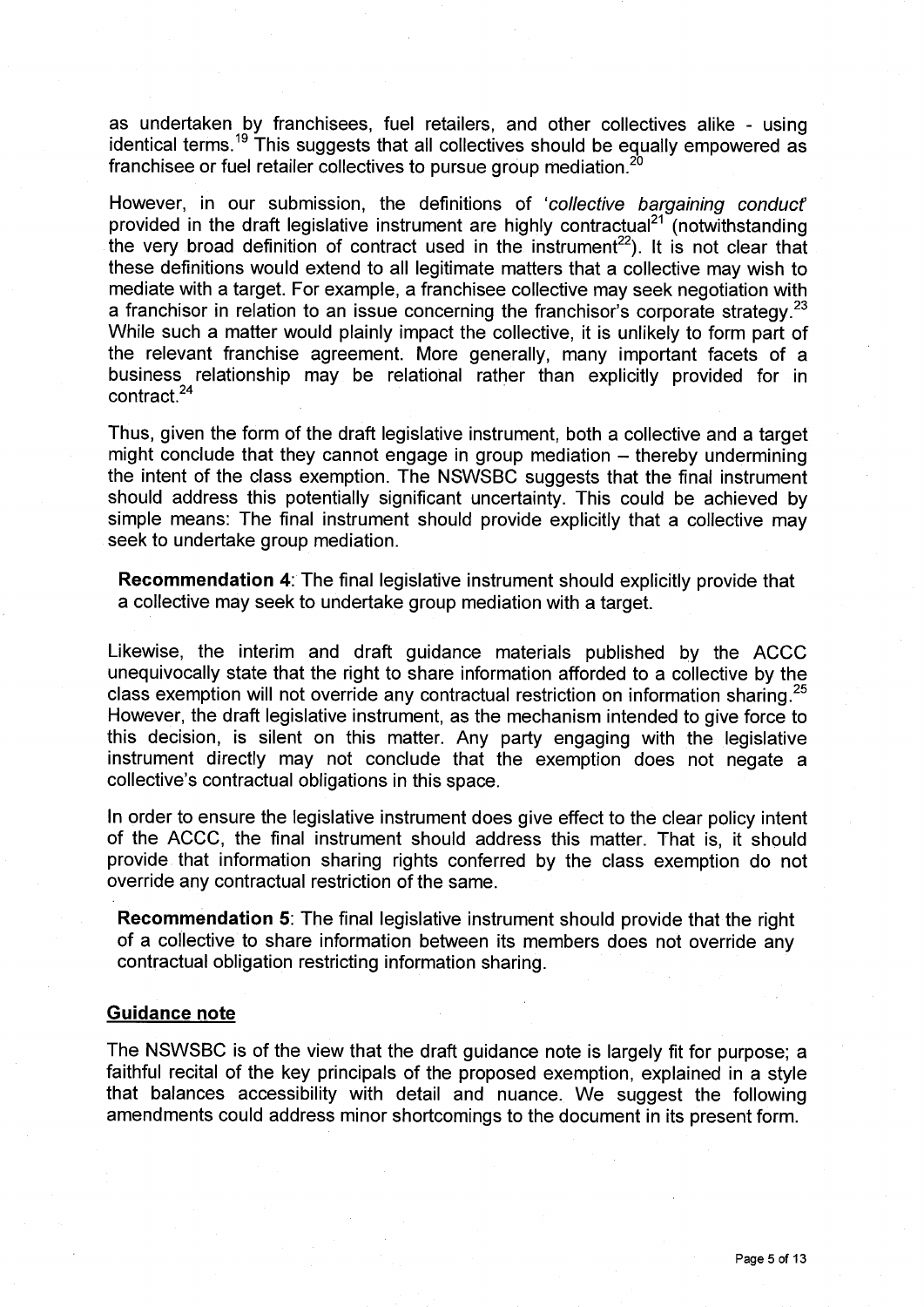#### **Collective mediation**

As noted, the materials published by the ACCC strongly suggest that the Commission intends to extend the right to seek group mediation to all collectives. However, the draft guidance note only addresses the right of a collective to engage with a target for this purpose in a subsection concerning the rights of franchisees and fuel retailers specifically.<sup>26</sup>

The fact that the guidance note only makes reference to collective mediation in this limited context is likely to cause confusion. The final guidance note should address this issue, by explicitly providing that all collectives may seek to engage a target for the purpose of undertaking group mediation.

**Recommendation 6:** The final guidance note should explicitly provide that all collectives may engage a target for the purpose of undertaking collective mediation.

#### **Structure**

Plainly, small businesses are the principal intended beneficiaries of the proposed class exemption. However, as most small operators experience difficulty understanding information about regulations, $^{27}$  they are highly unlikely to be familiar with the concept of a 'class exemption'. We suggest the term's meaning is far from self-evident. Likewise, the scheme's proposed design is not straightforward. It is therefore unclear why the draft guidance note should only explain the meaning and application of the term in its fourth section.<sup>28</sup>

In order to avoid confusion and disengagement with the guidance note, the final note should explain the concept of a 'class exemption', and its application to collective bargaining, at the commencement of the document.

**Recommendation 7:** The final guidance note should explain the term 'class exemption', and its application to collective bargaining, at the commencement of the document.

#### **Notice**

The design of the notice used by businesses to form a collective should not be understated as a factor influencing the success of the reform. The NSWSBC strongly supports the view, echoed by other stakeholders,  $29$  that small businesses may be dissuaded from utilising the class exemption by any requirement to engage with complex materials. In particular, many small businesses experience difficulty completing forms.<sup>30</sup>

Accordingly, unless the class exemption is accessible at every step, the risk that small businesses will continue not to make use of collective bargaining will subsist.<sup>31</sup> With this objective in mind, we propose the following amendments to both the form itself, and the attached explanation material $^{32}$ .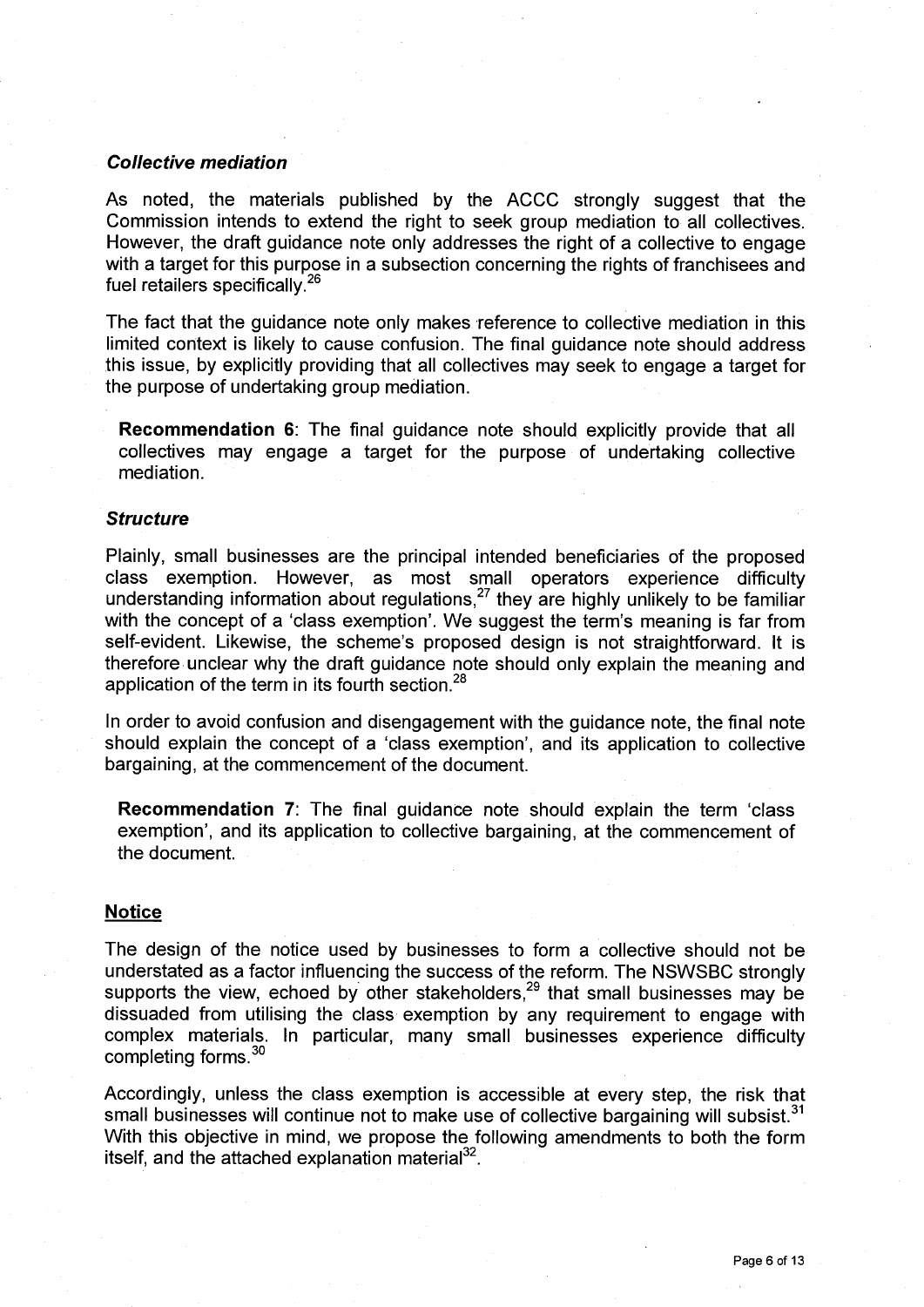## **Form**

The draft form effectively explains that most collectives will benefit from providing a complete list of the intended members of the group, as well as a general description of members. However, it does not address the consequences of failing to do so that is, that the collective will only be required to complete and submit an additional, complete form. This may engender some uncertainty and perceived risk among users, and should be remedied in the final form.

**Recommendation 8:** The final form should provide that a collective that does not list or describe all members of the group may complete and submit a new form.

## **Explanation material**

A series of minor edits and additions to the copy utilised in the explanation material would assist to provide a clear, precise, and complete explanation of the purpose of the class exemption, and the effect of completing the notice:

**Recommendation 9:** The final explanation material attached to the class exemption notice should:

- Briefly explain the term 'class exemption';
- Delineate and clearly number the steps that a collective is required to follow in order to attain the protection of the class exemption;
- Provide that a collective may engage in group mediation; and
- Briefly explain the purpose of the public register of collectives.

### **Additional comments concerning proposal**

The NSWSBC suggests the ACCC has been successful in designing a class exemption that is broad enough to be available for use by most small businesses  $33 - 1$ and largely simple enough to afford operators a reasonable opportunity to do so. However, we share concerns raised by a both industry stakeholders and researchers that many small businesses may still lack confidence in their understanding of the exemption, particularly in relation to assessing their own eligibility to join a collective.<sup>34</sup>

For this reason, it is imperative that the ACCC make resources available, in addition to the final guidance note and the explanation material attached to the class exemption notice. Most importantly, the ACCC should deliver a helpline or similar resource allowing small businesses to engage with it directly in relation to the final exemption - including in relation to issues of self-assessment. This service could be provided through the competition regulator's existing Small Business Helpline.

**Recommendation 10:** The ACCC should deliver additional resources for small businesses regarding the final exemption, including a resource that allows small businesses to engage with the ACCC directly.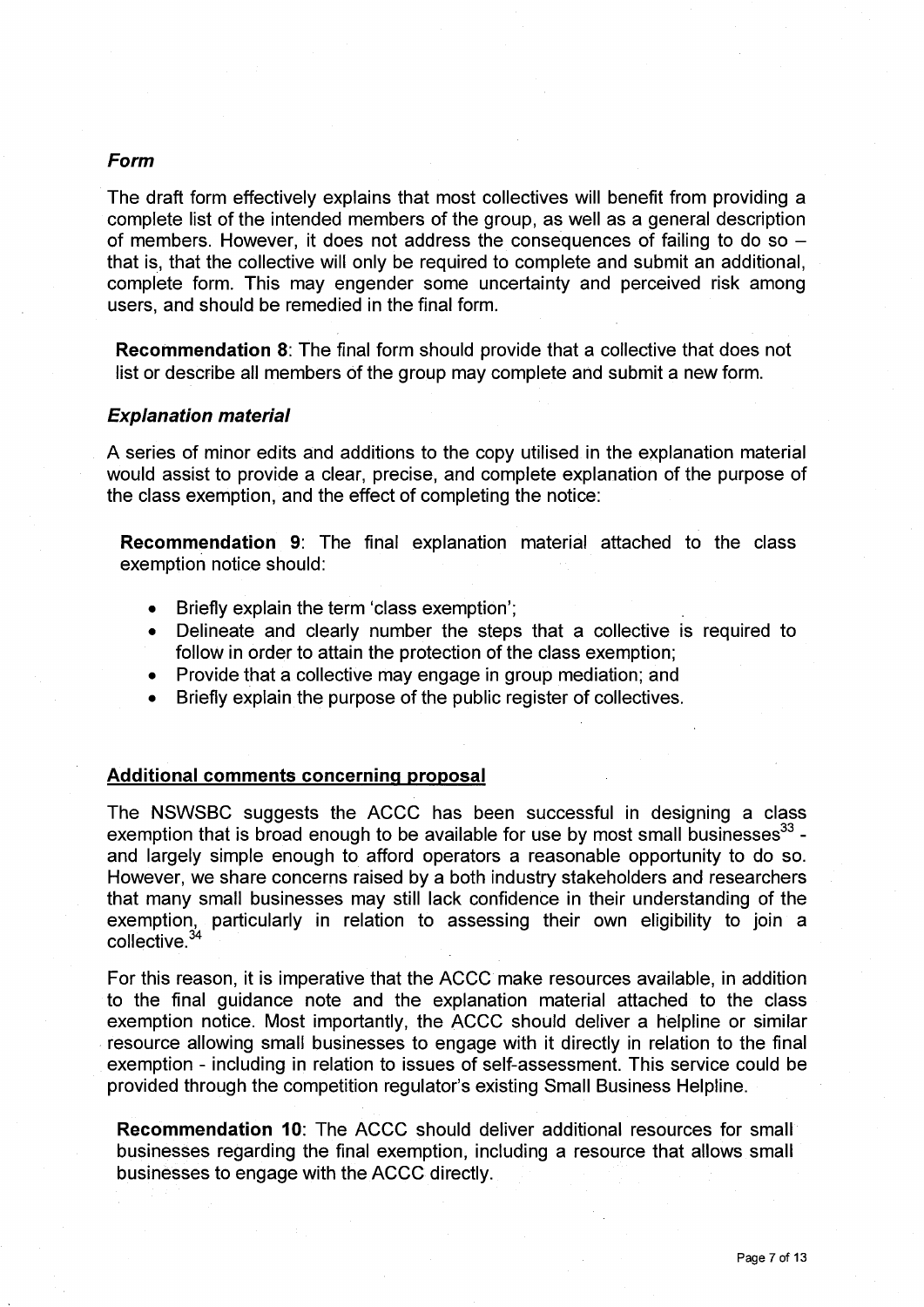## **Digital service platforms and dependent contractors**

As this submission has provided, the NSWSBC is generally satisfied that the proposed class exemption will advance the interests of small business, as well as meet its broader policy objectives. It follows that we seek only minor amendments to the draft exemption that is the subject of this consultation.

However, we are concerned that an instrument to support collective bargaining by the general small business community will not adequately support a growing cohort of that community. We note the increasing popularity of digital service delivery platforms (which we label 'principals') within the 'gig economy' — both in Australia and globally.<sup>35</sup> These platforms support 'triangular' dealings between a principal, a pool of contractors ('microbusinesses'), and customers - with microbusinesses providing labour traditionally performed by employees.<sup>36</sup> While such operations are popularly observed in app-based transport and food delivery services, the business  $\frac{1}{2}$  model can be applied to near-any service.<sup>37</sup> It should, however, be distinguished from 'gig economy' businesses trading in goods rather than labour.

We recognise that this transference of labour from employees to microbusinesses is not attributable solely to digital platforms, and not all relevant arrangements utilise these technologies.<sup>39</sup> Nonetheless, the unique characteristics of these platforms are driving the phenomenon. Most notably, they reduce transaction costs between a principal and microbusiness to near-zero,<sup>40</sup> afford principals rapid access to a large pool of microbusinesses,<sup>41</sup> and allow principals to reduce their wage bill.<sup>42</sup>

Though incomplete data makes it difficult to precisely count such microbusinesses.<sup>43</sup> the number is both significant and growing rapidly. A 2016 study assessed that 80,000 Australians performed work using such platforms more than once a month.<sup>44</sup> A 2017 report found that 43,000 NSW microbusinesses trade through just three platforms.<sup>45</sup> That report also estimates the NSW gig economy experienced revenue growth of 68% in just one year<sup>46</sup> - a result that correlates with international findings.<sup>47</sup>

# **Relationship of dependency**

Our concerns around this phenomenon stem from the de facto status of many of these microbusinesses as dependent contractors.49At law, the cohort is classified as part of the general business community.<sup>49</sup> However, key facets of their dealings with principals mark the relationship as dependent. Most notably, principals retain a very high level of control over the microbusinesses with which they trade. This extends to immense inequality of bargaining power in favour of the principal, $50$  and control over how a microbusiness performs work.<sup>51</sup> Thus, principals deal with microbusinesses on a 'take it or leave it' basis, and contractors are forced to bear most or all risk.<sup>52</sup>

The consequences of this relationship of "economic supremacy"<sup>53</sup> are significant. The contractual conditions imposed on microbusinesses leave them highly vulnerable;<sup>54</sup> in particular, the price of their labour is low and trending toward zero.<sup>5</sup> The phenomenon also drives unfair competition between principals and their competitors,<sup>56</sup> and reduced consumer demand across economies.<sup>57</sup>

#### **Consequences for class exemption**

The NSWSBC is concerned that the proposed class exemption, while suitable for the wider small business community, is likely to be ineffective in assisting these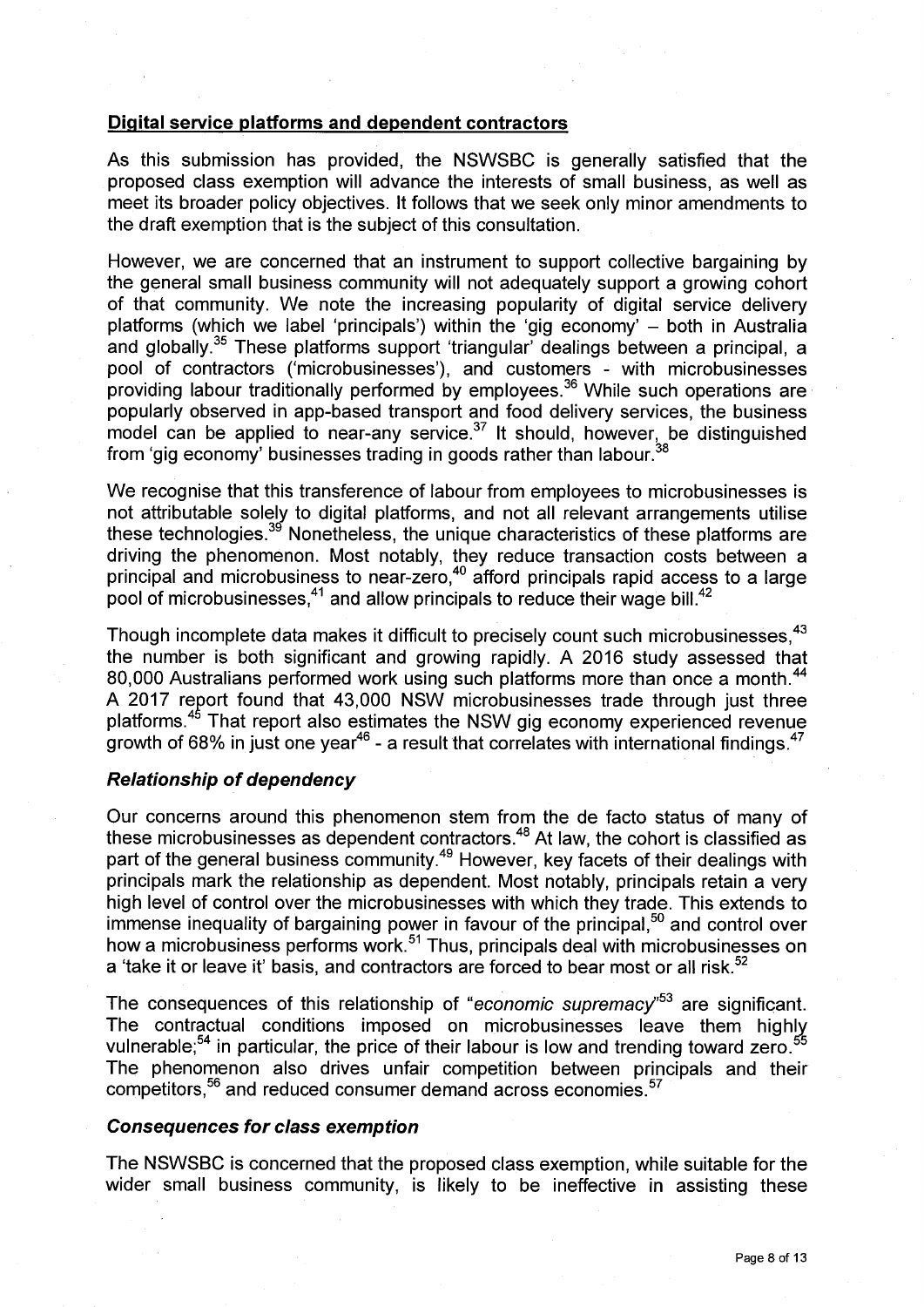microbusinesses to address the bargaining power disparity that they face. A core attribute of the draft exemption is that it would not compel a target to engage with a collective.<sup>58</sup> Given the totality of bargaining power held by a principal, it is most unlikely to have any incentive to engage with any contractors' collective.<sup>59</sup> It is thus doubtful that such collectives will be able to make effective use of the exemption.

### **Need for additional reform**

We note that the power imbalance and vulnerability faced by these microbusinesses is similar, in many respects, to that commonly experienced by employees in dealings with employers.<sup>60</sup> That is, the microbusiness-principal relationship assumes characteristics of both the employee-employer relationship, and dealings between genuinely independent businesses. The literature commonly suggests that legislators should thus confer on these contractors rights equivalent to those afforded to employees in industrial relations law. This includes the prominent suggestion that microbusinesses should be empowered to take coercive action in collective bargaining with a principal.<sup>61</sup>

The NSWSBC suggests the ACCC should consider the manner in which such microbusiness might be empowered to take coercive action. This should include consideration of how they might be empowered to undertake collective boycott - and whether a dedicated class exemption might serve this end.

Plainly, any such reforms would require careful consideration of potential risks;<sup>62</sup> there is an "inherent tension" between competition law and the conferral of coercive rights.<sup>63</sup> But this 'triangular' contracting gives rise to distinct issues, including detriments to both small business and the wider economy. Such outcomes represent the antithesis of those that have driven development of the class exemption presently under consideration. The matter thus necessitates a distinct response. In addition, international case studies concerning digital service platforms that have voluntarily abandoned the business model suggest that the decision has not threatened the viability of these platforms.<sup>64</sup>

We also accept that businesses may seek approval for collective boycott under the ACCC's existing authorisation process. However, this is manifestly insufficient to adequately empower contractor microbusinesses. Small businesses have made very little use of the process, likely due to its cost and complexity.<sup>65</sup> Further, both the literature and the ACCC itself state that it is highly unlikely that any application will meet the regulator's test for authorisation for collective boycott specifically.<sup>66</sup>

Accordingly, the initiative to empower dependent contractor collectives should constitute a new body of work - drawing from but separate to that of the class exemption under consideration.

**Recommendation 11:** The ACCC should investigate the manner in which dependent contractors may be empowered to take coercive action against the businesses with which they contract. This should include consideration of:

- The role of digital service platforms in driving an increase in dependent contractors;
- The bargaining power that such contractors possess, and the macroeconomic impacts of such contractual arrangements;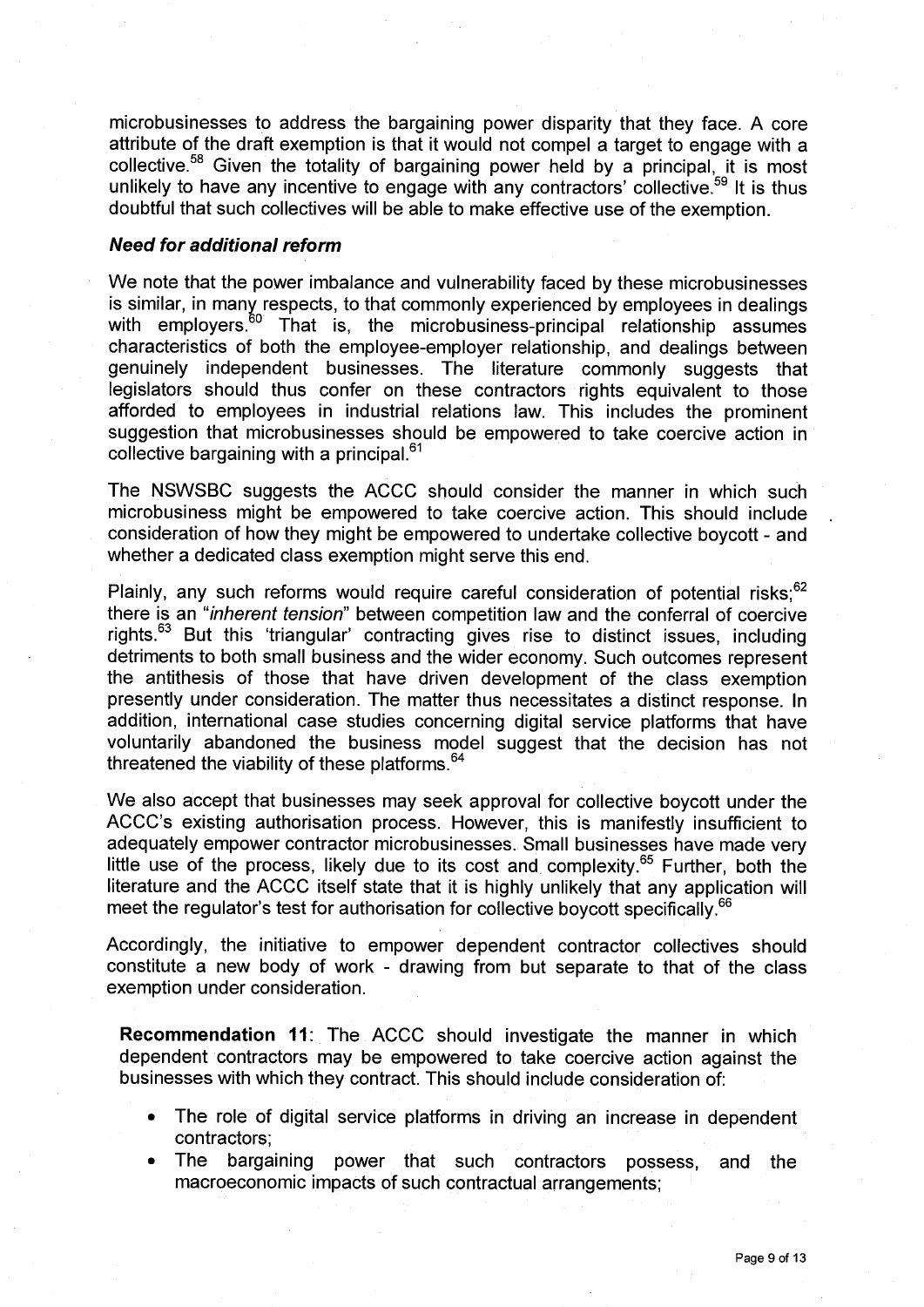- Whether such contractors should be empowered to undertake collective boycott; and
- Whether such arrangements could be affected by way of a separate class exemption.

## **Whole of government response**

However, the NSWSBC recognises further that, as competition regulator, the ACCC's remit in this space may be limited. The reforms we suggest warrant investigation are unlikely to be a panacea for the microbusinesses we highlight. $67$ 

Indeed, they may represent but a first step. $68$  There exists a wide body of work suggesting that an appropriate policy response requires the development of a dedicated body of regulation. Given the 'hybrid' business-employee status of such microbusinesses, this would likely draw from both industrial relations law and that governing independent business contracting.<sup>69</sup>

Plainly, any such reform would represent a major, long-term endeavour. It would require input from authorities including but by no means limited to the ACCC, the Fair Work Ombudsman, and the Department of Employment, Skills, Small and Family Business. Nonetheless, these contracting arrangements are already common, and only likely to grow more prominent with the continued rise of digital service platforms. We therefore submit that the ACCC, in collaboration with relevant government agencies, should consider the need for a holistic policy response - as well as the manner in which development of such reforms might occur.

**Recommendation 12:** The ACCC, in collaboration with relevant government agencies, should examine the need for a whole of government response to regulation of contractual arrangements involving dependent contractors.

The NSWSBC welcomes further engagement with the ACCC concerning the proposed class exemption. To discuss the submission, please contact Thomas Mortimer, Senior Advisor, Advocacy and Strategic Projects, on or

.

Yours sincerely (  $A$ HOSR

**Robyn Ho bs OAM NSW Small Business Commissioner** D. July 2019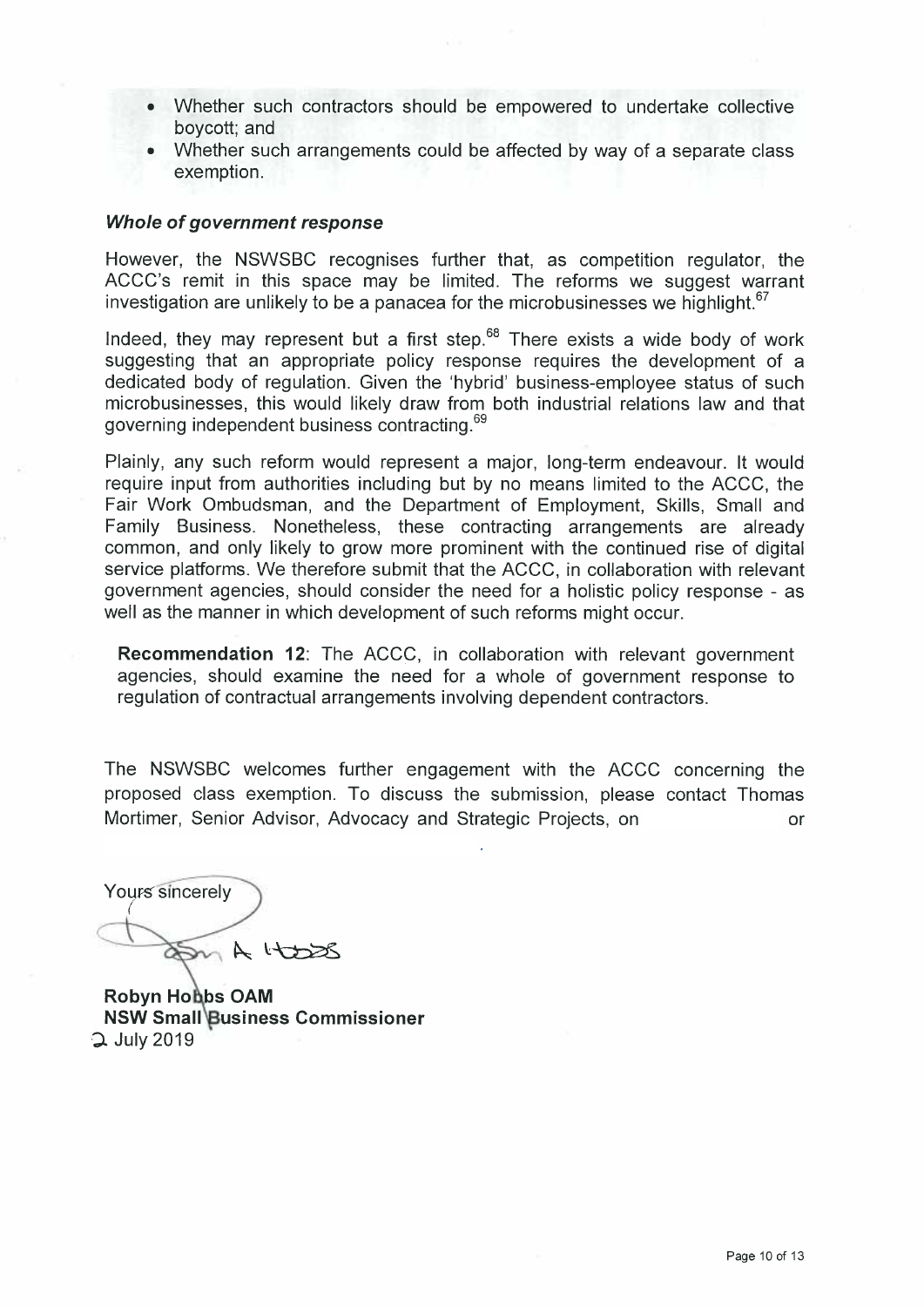Parliamentary Joint Committee on Corporations and Financial Services (2019), 'Report: Fairness in franchising' Sydney Morning Herald (14 March 2019) 'Manifestly failed: Damning report calls for franchise sector overhaul; Australian Financial Review (14 March 2019), 'Franchise industry faces tougher enforcements'; Smart Company

(14 March 2019), 'Systemic failure: Franchising report advises massie overhaul of \$180 billion industry

4Parliamentary Joint Committee on Corporations and Financial Services (2019), 'Report: Fairness in franchising', Recommendation 14.39

Treasury (2019), 'Media release - Further strengthening the unfair contract terms protections for small businesses'

Draft guidance note, pp. 1-2

 $\frac{7}{7}$  Noting the test for declaration of a class exemption prescribed in Competition and Consumer Act 2010 (Cth),  $$95AA(1)$ 

Office of the NSW Small Business Commissioner (2018), 'Potential 'class exemption' for collective bargaining discussion paper', pp. 1-2

McCrystal, S. (2015), 'Collective bargaining beyond the boundaries of employment: A comparative analysis', Melbourne University Law Review, vol 37, no 3, pp. 664-665

 $\frac{19}{2}$  See, principally, Fair Work Act 2009 (Cth), ss340-345

11 See, for example, New Zealand: *Employment Relations Act 2000* (NZ), ss104, 107; United States of America: National Labor Relations Board n.d., 'Discriminating against employees because of their union activities of sympathies (Section 8(a)(3))';

Competition and Consumer Act 2010 (Cth), ss21-22

<sup>13</sup> Productivity Commission (2014), *'<u>Inquiry report – access to justice arrangements – volume 1*', p. 2; Australian</u> Small Business and Family Enterprise Ombudsman (2018), 'Access to Justice: Where do small businesses go?', pp. 10-12.

Australian Small Business and Family Enterprise Ombudsman (2018), 'Access to Justice: Where do small businesses go?', pp. 10-12

Draft guidance note; ACCC (2018), 'ACCC class exemption for collective bargaining - update'

<sup>16</sup> Draft legislative instrument, s6(1)

 $17$  Draft legislative instrument, ss5, 7(2)-(4), 8(2)

18 Draft guidance note, pp. 4-5

 $19$  Draft legislative instrument, s7(2)-(4)

<sup>20</sup> Save for restrictions on the identity of the target applied to franchisee and fuel retailer collectives; Draft legislative instrument, s7(3)-(4)

Draft legislative instrument, s7(2)-(4)

22 Draft legislative instrument, s5

<sup>23</sup> Hardy, T. & McCrystal, S. (2018), 'Submission on potential ACCC class exemption for collective bargaining', pp. 2-3

Yean Yng Ling et al (2014), 'Drivers and barriers to adopting rational contracting practices in public projects: comparative study of Beijing and Sydney', Integrated Journal of Project Management, vol 32, no 2, pp. 275-276

Draft guidance note, p. 7; ACCC (2018), 'ACCC class exemption for collective bargaining - update', p. 7

<sup>26</sup> Draft guidance note, pp. 4-5

 $27$  NSW Business Chamber (2016), 'Red tape survey - report', p. 5

<sup>28</sup> Draft quidance note, pp. 3-4

<sup>29</sup> Hardy, T. & McCrystal, S. (2018), '*Submission on potential ACCC class exemption for collective bargaining*',

<sup>5.5</sup> Office of the NSW Small Business Commissioner (2018), '*Potential 'class exemption' for collective bargaining* - discussion paper', p. 4

 $\frac{3}{31}$  Office of the NSW Small Business Commissioner (2018), '*Potential 'class exemption' for collective bargaining* discussion paper', p. 4

 $\frac{32}{32}$  That is, the materials comprising pp. 1-2 of the Draft Notice.

<sup>33</sup> ACCC (2018), '<u>ACCC class exemption for collective bargaining -- update'</u>, pp. 3-4

<sup>34</sup>Australian Newsagents' Federation (2018), 'ALNA submission on ACCC proposal for 'class exemption' for collective bargaining', p. 1; National Farmers' Federation (2018), 'Potential 'class exemption' for collective bargaining', p. 2; Law Council of Australia Competition and Consumer Law Committee (2018), 'ACCC discussion paper - potential class exemption for collective bargaining', p. 2 ; IPA-Deakin SME research centre (2018), 'Response to ACCC discussion paper for potential 'class exemption' for collective bargaining', p. 10

McCrystal, S. (2015), 'Collective bargaining beyond the boundaries of employment: A comparative analysis', Melbourne University Law Review, vol 37, no 3, p. 666; Stewart, A. & Stanford, J. (2017), 'Regulating work in the gig economy: what are the options?', Economic and Labour Relations Review, vol 28, no 3, pp. 1-2; Todoli-

<sup>&</sup>lt;sup>1</sup> Meehan, J. & Wright, G. (2012), '*The origins of power in buyer-seller relationships*', Industrial Marketing Management, vol 41, no 4, p. 14; Parliamentary Joint Committee on Corporations and Financial Services (2019), 'Report: Fairness in franchising' p. 51 ; Beaton-Wells, C. & Paul-Taylor, J. (2017), 'Codifying supermarketsupplier relations: A report on Australia's Food and Grocery Code of Conduct', University of Melbourne Law School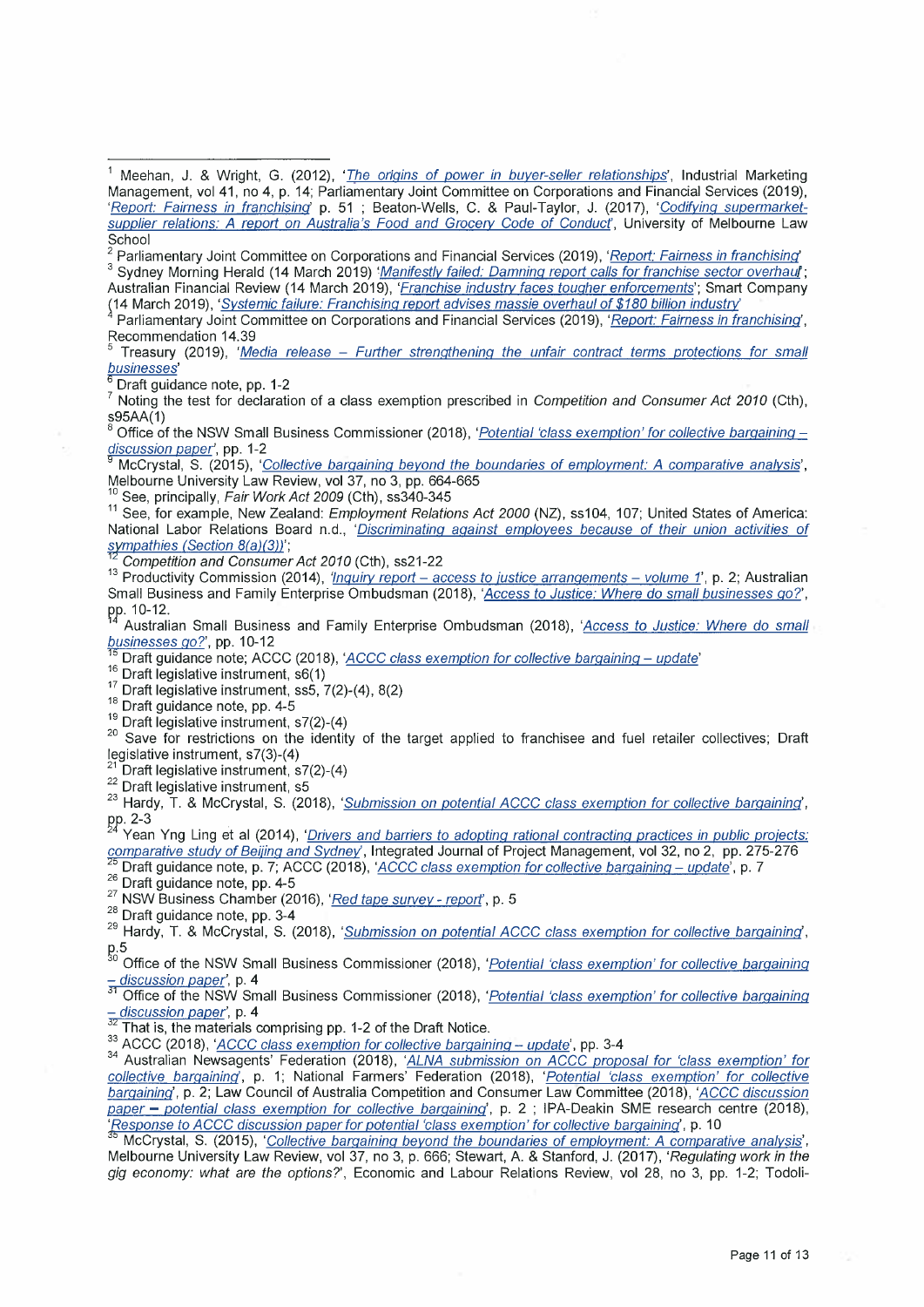Signes, A. (2017), 'The end of the subordinate worker? Collaborative economy, on-demand economy, gig economy, and the crowdworkers' need for protection', International Journal of Comparative Labour Law and Industrial Relations, vol 33, no 2, pp. 3, 30

Stewart, A. & Stanford, J. (2017), 'Regulating work in the gig economy: what are the options?', Economic and Labour Relations Review, vol 28, no 3, pp. 5-6

Todoli-Signes, A. (2017), 'The end of the subordinate worker? Collaborative economy, on-demand economy gig economy, and the crowdworkers' need for protection', International Journal of Comparative Labour Law and Industrial Relations, vol 33, no 2, p. 8

38 Stewart, A. & Stanford, J. (2017), 'Regulating work in the gig economy: what are the options?', Economic and Labour Relations Review, vol 28, no 3, p. 3; Todoli-Signes, A. (2017), 'The end of the subordinate worker? Collaborative economy, on-demand economy, gig economy, and the crowdworkers' need for protection', International Journal of Comparative Labour Law and Industrial Relations, vol 33, no 2, p. 7

Horn, P. (2005), 'New forms of collective bargaining: Adapting to the informal economy and new forms of work', Labour, Capital and Society, vol 30, no 1-2; Cherry, M.A. & Aloisi, A. (2017), "Dependent contracts' in the gig economy: A comparative approach', American University Law Review, vol 66, no 3, pp. 651-653; Kennedy, E. (2005), 'Freedom from independence: Collective bargaining rights for 'dependent contractors", Berkeley Journal of Employment and Labour Law, vol 26, no 1, pp. 144-145

Todoli-Signes, A. (2017), 'The end of the subordinate worker? Collaborative economy, on-demand economy, gig economy, and the crowdworkers' need for protection', International Journal of Comparative Labour Law and Industrial Relations, vol 33, no 2, pp. 3-4; Todoli-Signes, A. (2017), The 'gig economy': employee, self-employed or the need for a special employment regulation?', European Review of Labour and Research, vol 23, no 2, pp. 2-3

<sup>41</sup> Todoli-Signes, A. (2017), 'The end of the subordinate worker? Collaborative economy, on-demand economy, gig economy, and the crowdworkers' need for protection', International Journal of Comparative Labour Law and Industrial Relations, vol 33, no 2, p. 5

McCrystal, S. (2015), 'Collective bargaining beyond the boundaries of employment: A comparative analysis', Melbourne University Law Review, vol 37, no 3, p. 666; Todoli-Signes, A. (2017), 'The 'gig economy': employee, self-employed or the need for a special employment regulation?', European Review of Labour and Research, vol 23, no 2, p. 3

Deloitte Access Economics (2017), 'Developments in the collaborative economy in NSW, NSW Department of Finance, Services & Innovation, p. 5; NSW Business Chamber (2015), 'The sharing economy - Issues, impacts, and regulatory responses in the context of the NSW visitor economy', p. 12

Minifie, J. (2016), 'Peer-to-peer pressure: Policy for the shared economy', The Grattan Institute, p. 33

45 Deloitte Access Economics (2017), 'Developments in the collaborative economy in NSW, NSW Department of Finance, Services & Innovation, p. 4

Deloitte Access Economics (2017), 'Developments in the collaborative economy in NSW, NSW Department of Finance, Services & Innovation, p. 4

See, for example, Steinmetz, K. (2016), 'See how big the gig economy really is', Time Magazine; Stewart, A. & Stanford, J. (2017), 'Regulating work in the gig economy: what are the options?', Economic and Labour Relations Review, vol 28, no 3, pp. 3-4

<sup>48</sup> Stemler, A. (2017), '*Betwixt and between: Regulating the shared economy*', Fordham Urban Law Journal, vol 31, p. 61; Kennedy, E. (2005), 'Freedom from independence: Collective bargaining rights for 'dependent contractors", Berkeley Journal of Employment and Labour Law, vol 26, no 1, p. 148; Collective bargaining beyond the boundaries of employment: A comparative analysis', Melbourne University Law Review, vol 37, no 3, p. 667; Todoli-Signes, A. (2017), 'The end of the subordinate worker? Collaborative economy, on-demand economy, gig economy, and the crowdworkers' need for protection', International Journal of Comparative Labour Law and Industrial Relations, vol 33, no 2, p. 16

McCrystal, S. (2015), Collective bargaining beyond the boundaries of employment: A comparative analysis', Melbourne University Law Review, vol 37, no 3, pp. 681-682

Johnston, H. & Land-Kazlauskas, C. (2018), 'Organising on-demand: Representation, voice, and collective bargaining in the gig economy', International Labor Office, p 32; Todoli-Signes, A. (2017), 'The end of the subordinate worker? Collaborative economy, on-demand economy, gig economy, and the crowdworkers' need for protection', International Journal of Comparative Labour Law and Industrial Relations, vol 33, no 2, p. 20; McCrystal, S. (2015), Collective bargaining beyond the boundaries of employment: A comparative analysis', Melbourne University Law Review, vol 37, no 3, p. 664; Todoli-Signes, A. (2017), 'The 'gig economy': employee, self-employed or the need for a special employment regulation?', European Review of Labour and Research, vol 23, no 2, pp. 2-3

Todoli-Signes, A. (2017), 'The 'gig economy': employee, self-employed or the need for a special employment regulation?', European Review of Labour and Research, vol 23, no 2, pp. 2-3

p. 6; Todoli-Signes, A. (2017), 'The 'gig economy': employee, self-employed or the need for a special employment regulation?', European Review of Labour and Research, vol 23, no 2, p. 9

Stewart, A. & Stanford, J. (2017), 'Regulating work in the gig economy: what are the options?', Economic and Labour Relations Review, vol 28, no 3, pp. 5, 8; McCrystal, S. (2015), Collective bargaining beyond the boundaries of employment: A comparative analysis', Melbourne University Law Review, vol 37, no 3, p. 683

b.3 Kennedy, E. (2005), 'Freedom from independence: Collective bargaining rights for 'dependent contractors", Berkeley Journal of Employment and Labour Law, vol 26, no 1, p. 169